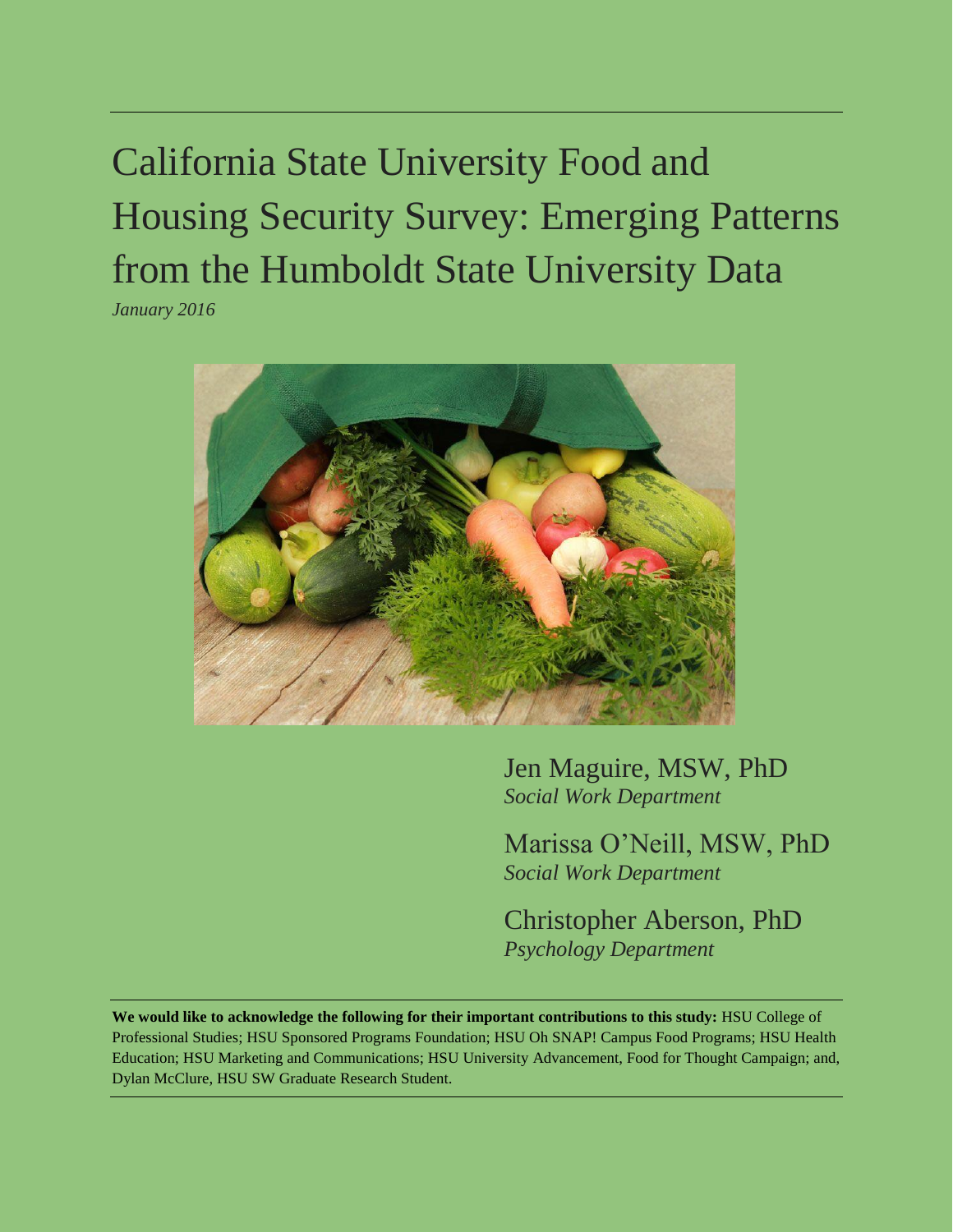# **The Problem**

College students with food insecurity may find it more challenging to achieve academic success and wellbeing. Limited empirical evidence exists about the relationship between college student food insecurity, health and academic performance. On average the California State University (CSU) system graduates approximately 50% of undergraduate students in 6 years (The California State University, n.d.). Data from pilot studies (Maguire & O'Neill, 2015) and anecdotally across the CSU system demonstrate that students are experiencing food and housing insecurity and that this may influence retention, academic performance and graduation. Examining these variables in the CSU system will help the system have more information about where to focus efforts.

# **The Purpose**

We conducted a survey aimed at providing a snapshot of the current level of food and housing security, as well as other factors relating to student success. Although research on this topic is growing, few empirical studies examine the level of college student food and housing security in the U.S. and worldwide.

# **The Methods**

The researchers will send an online survey to all students at participating CSUs. We have completed a survey on the Humboldt State University campus and 1,554 students participated. So far, 12 other campuses have expressed interest. We are partnering with another researcher to conduct focus groups with students recruited from the food and housing survey. Food security was measured using the U.S. Household Food Security Survey Module: Six-Item Short Form Economic Research Service, USDA in which the researchers adapted for student households.

The California State University. (n.d.). Six Year Graduation and Persistence rates. http://asd.calstate.edu/gradrates/ftf.shtml

Maguire, J. & O'Neill, M, (2015). *College Student Self-Reported Food Insecurity and Impact on Health and Academic Performance.* Manuscript submitted for publication.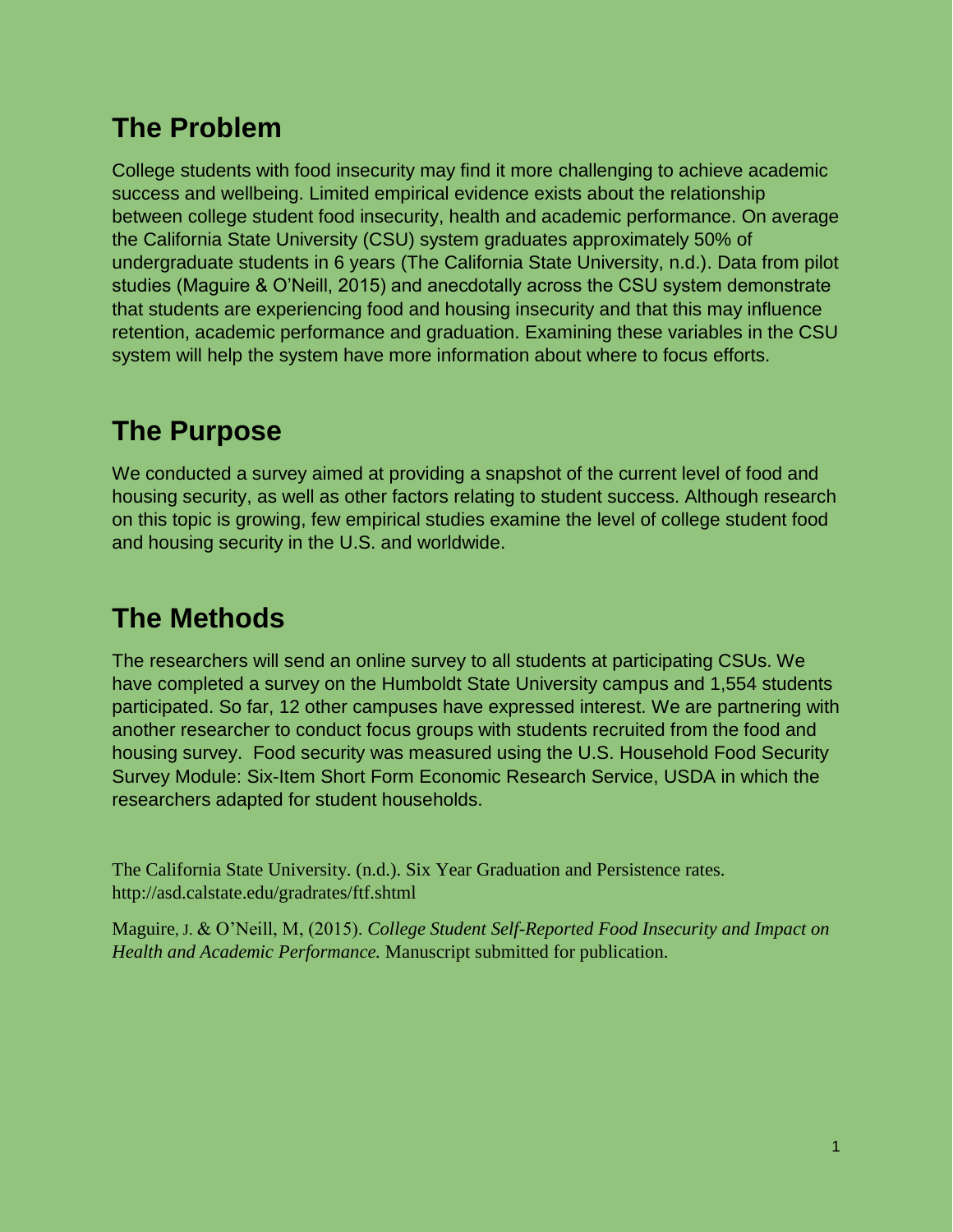### **Key Definitions for food security**

The USDA's labels to describe ranges of food security were used to define food security for this study. Definitions provided by the USDA Economic Research Services (2015) state:

- High food security: no reported indications of food-access problems or limitations.
- Marginal food security: one or two reported indications—typically of anxiety over food sufficiency or shortage of food in the house. Little or no indication of changes in diets or food intake.
- Low food security: reports of reduced quality, variety, or desirability of diet. Little or no indication of reduced food intake.
- Very low food security: Reports of multiple indications of disrupted eating patterns and reduced food intake.

United States Department of Agriculture, (2015). Definitions of food security, Food and Nutrition Service, Economic Research Services. Retrieved from <http://www.ers.usda.gov/topics/food-nutrition-assistance/food-security-in-the-> us/definitions-offood-security.aspx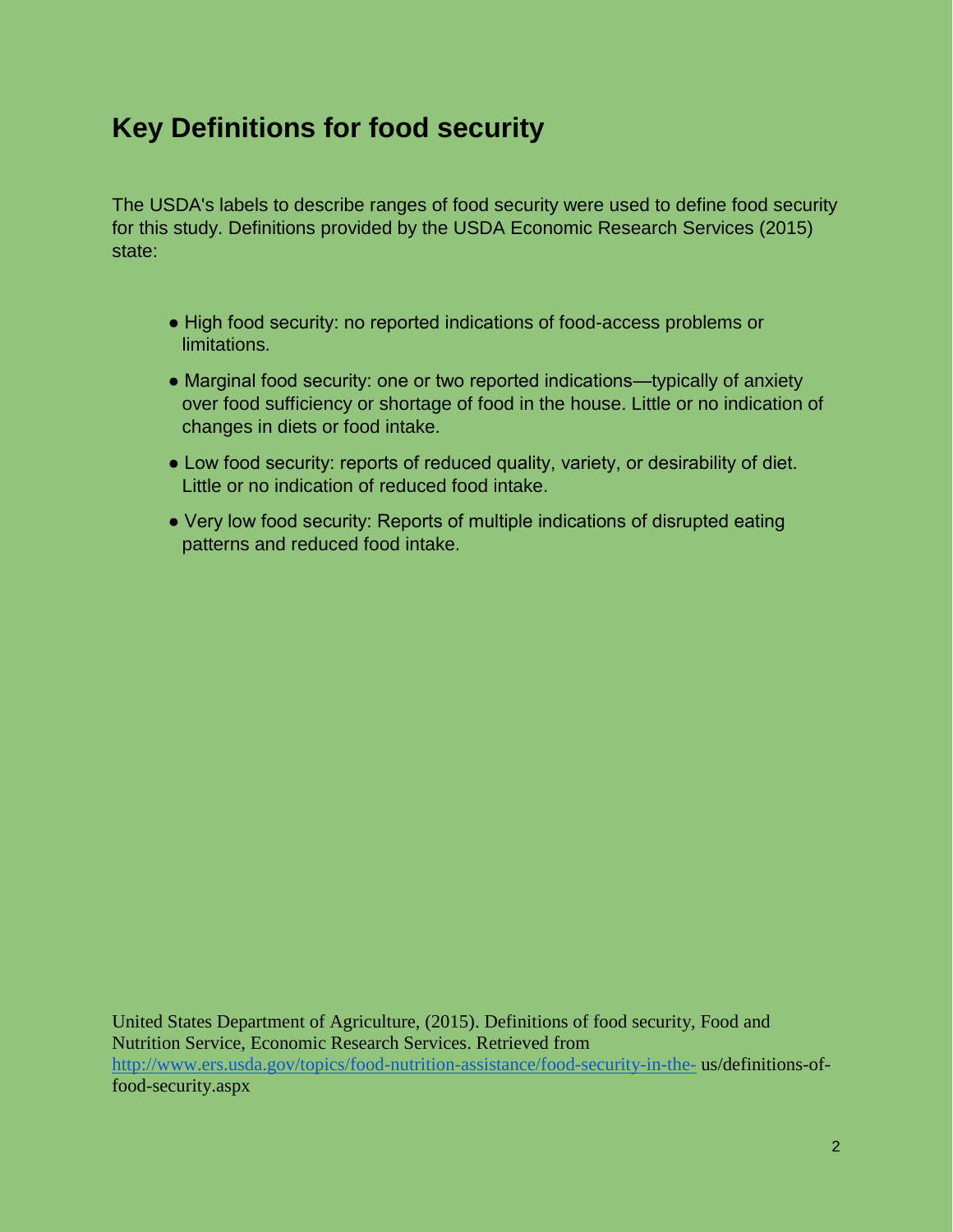### **Findings**

#### **Humboldt State University (HSU) Student Food Insecurity**

Food security is an issue in the HSU student population; 53% of students who took the survey reported experiencing low or very low food security. Slightly less than half (47%) had high/marginal food security. In the US only 14% of households are considered to be food insecure (Coleman-Jensen, Rabbitt, Gregory, & Singh, 2015). However, HSU students have considerably higher food insecurity.



Coleman-Jensen, A., Rabbitt, M.P., Gregory, C., & Singh, A. (2015). Household food security in the United States in 2014. United States Department of Agriculture, Economic Research Service Report 194. Retrieved from http://www.ers.usda.gov/publications/err-economic-researchreport/err194.aspx

Note: Chi-square test found no statistically significant difference between households that share meals and those that do not. Charts represent full sample.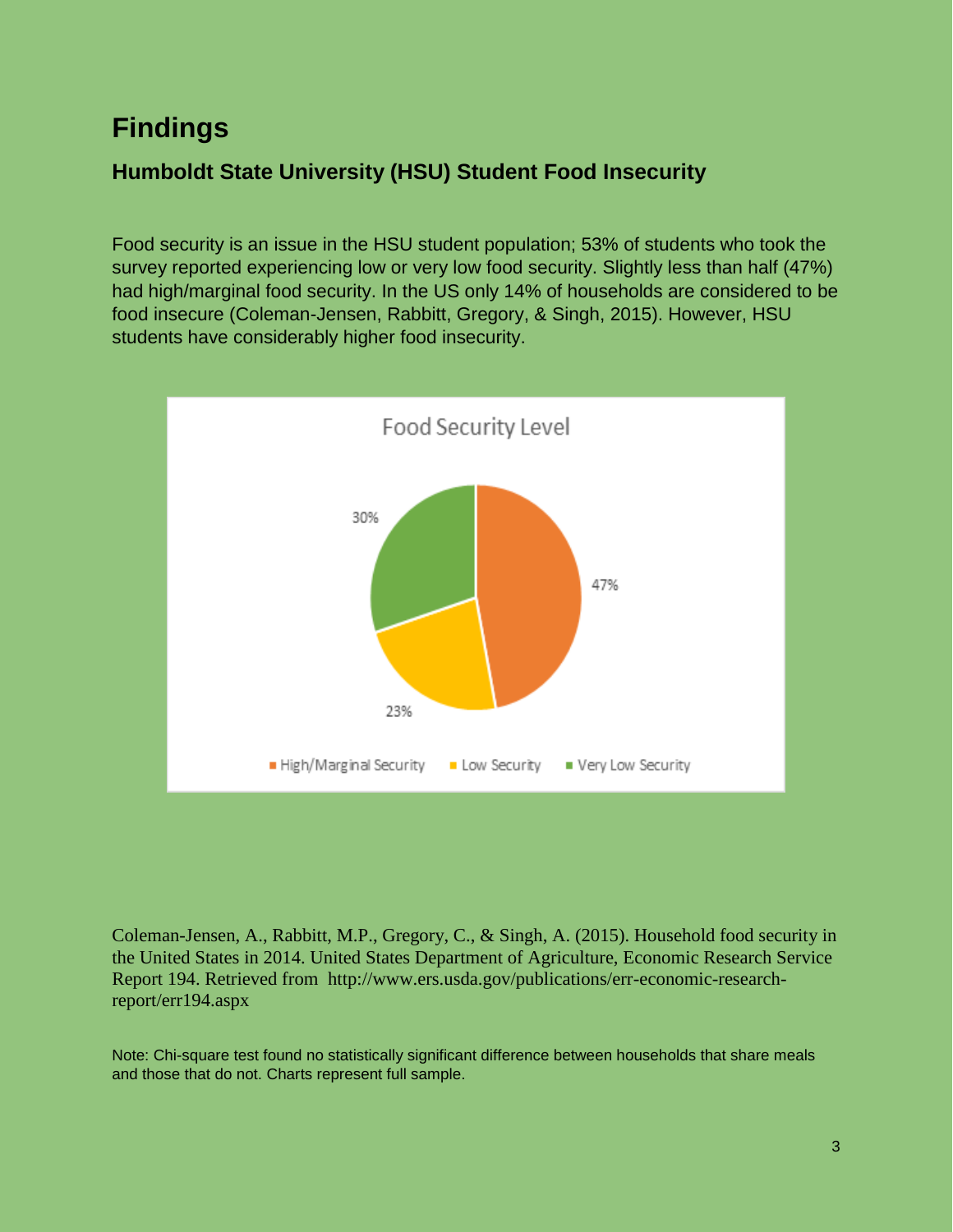

40% of students reported in the last 30 days, "The food that I bought just didn't last, and I didn't have money to get more".

59% of students reported skipping meals or reducing the size of their meals.

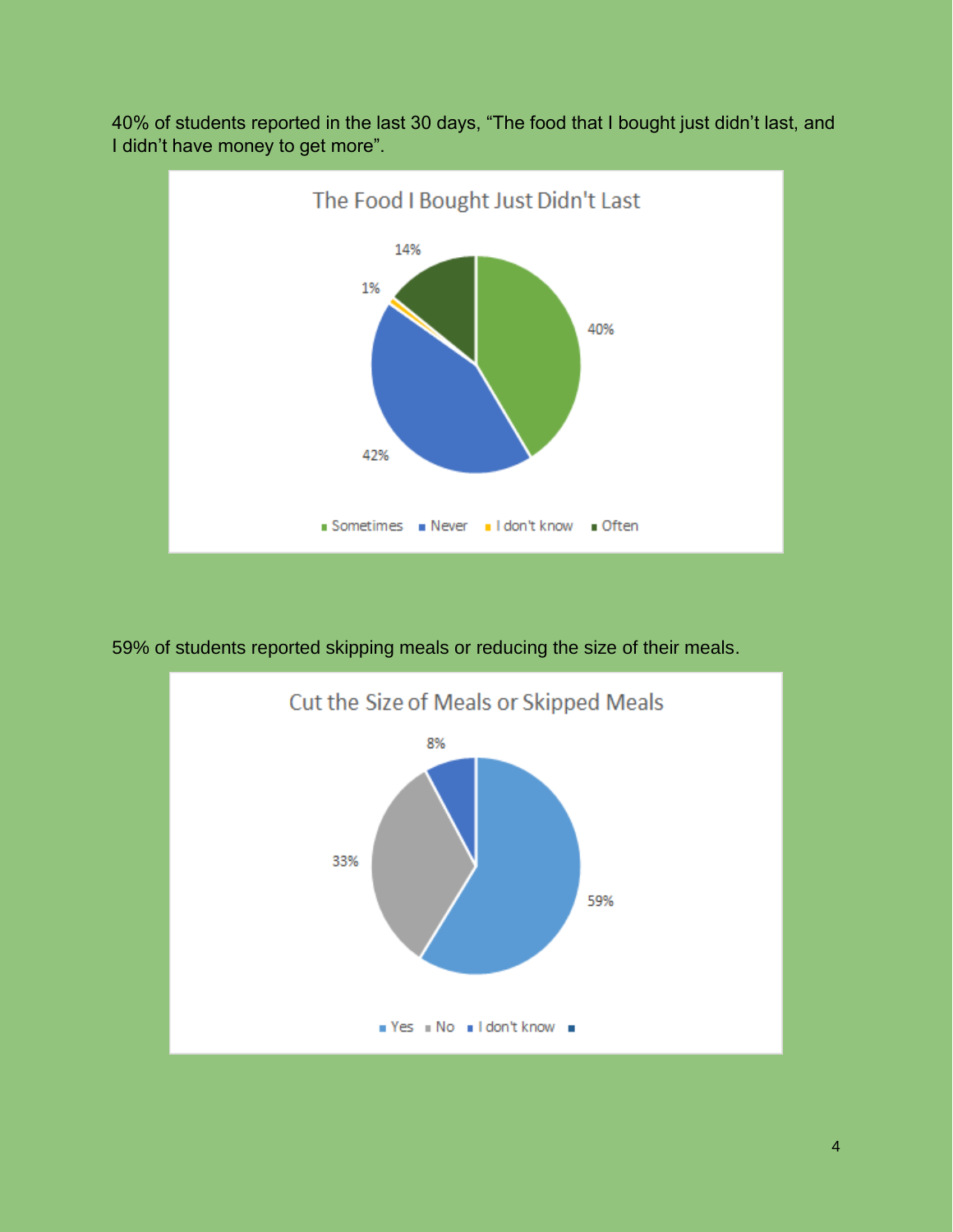

62% of students reported not having enough money to purchase balanced meals.

66% of students reported eating less food than they felt they should.

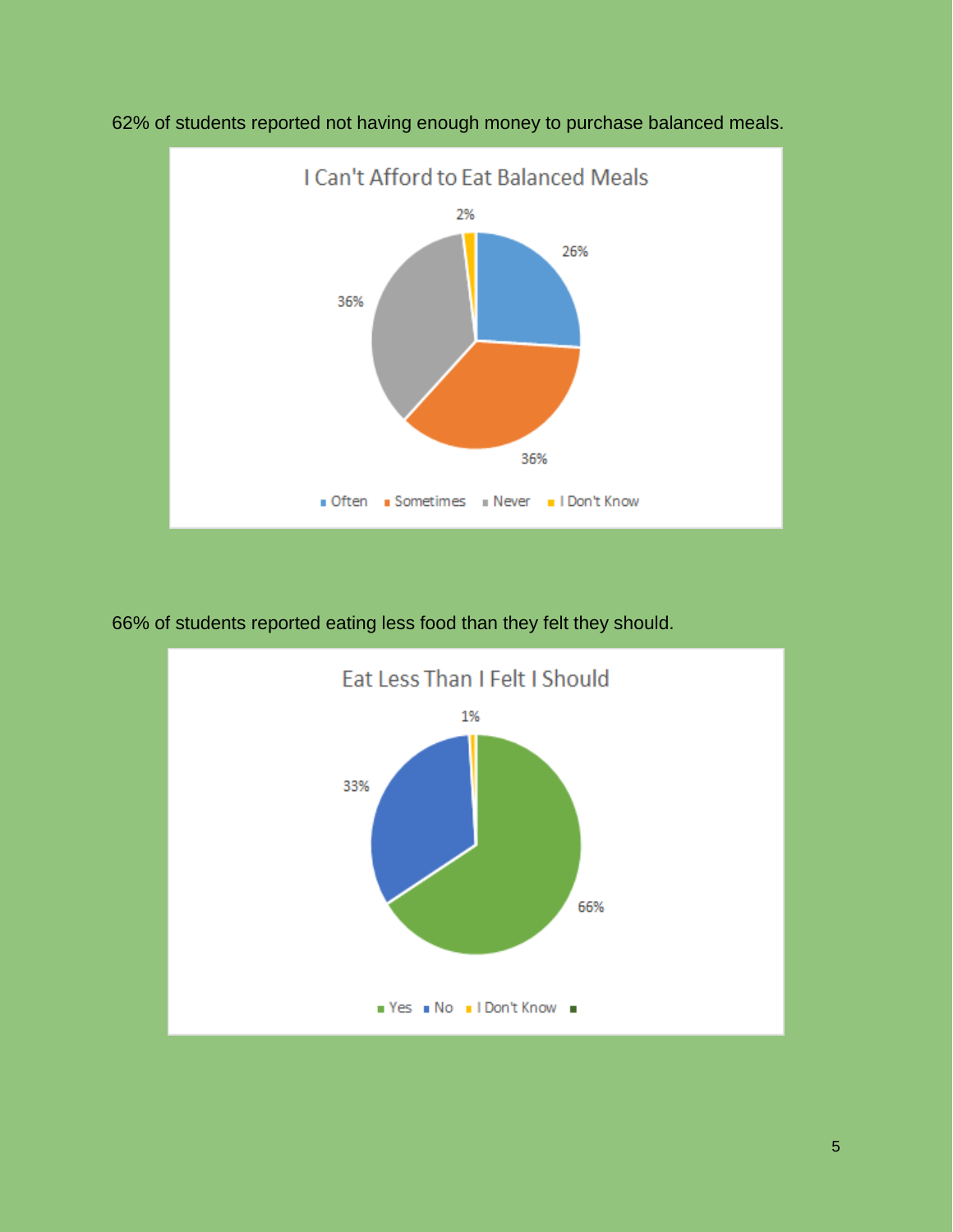#### **HSU Student Emergency Food Resource Use**





19% of students receive CalFresh benefits, (food stamps).

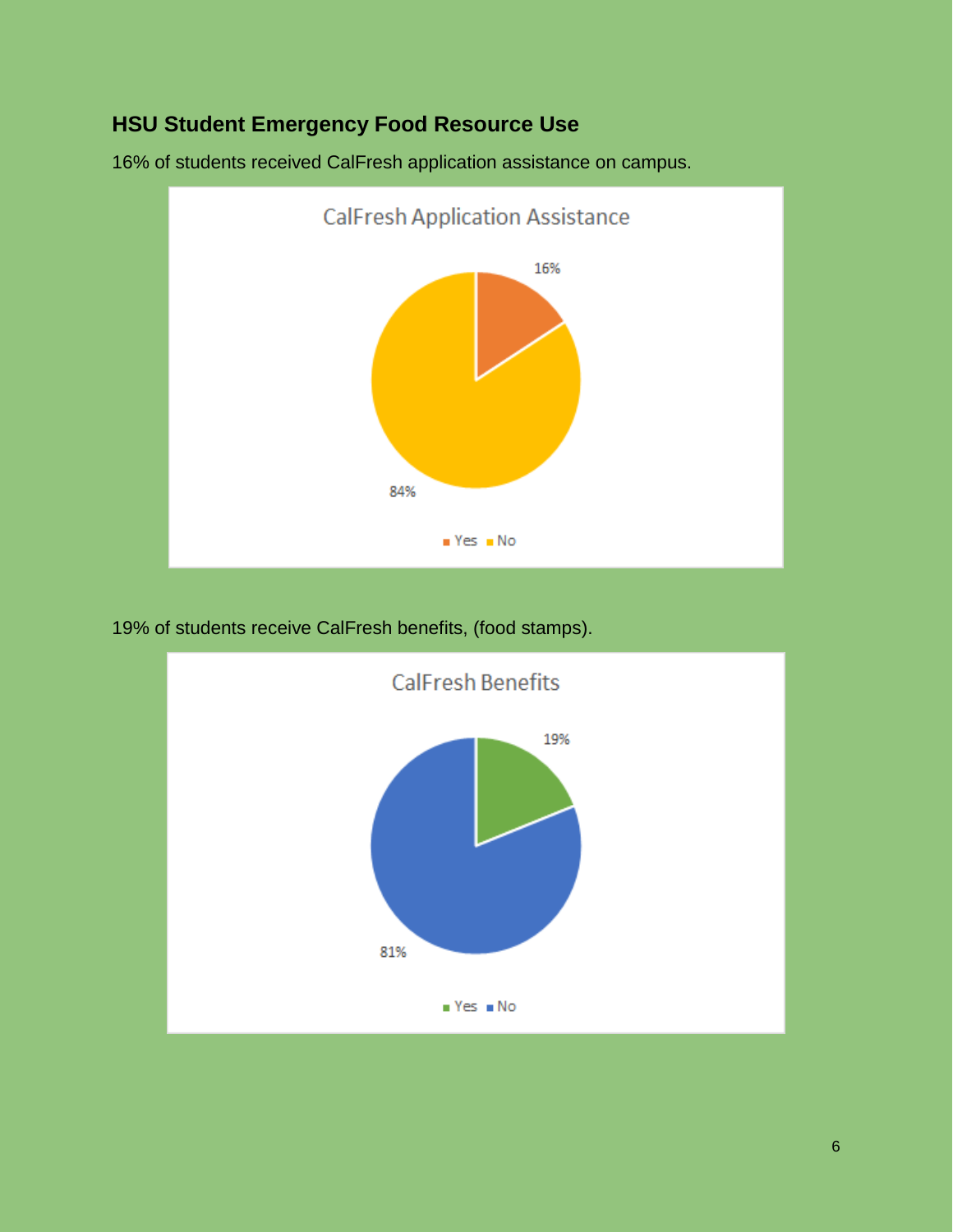

27% of students used the campus food pantry.

5% of students used off-campus food pantry.

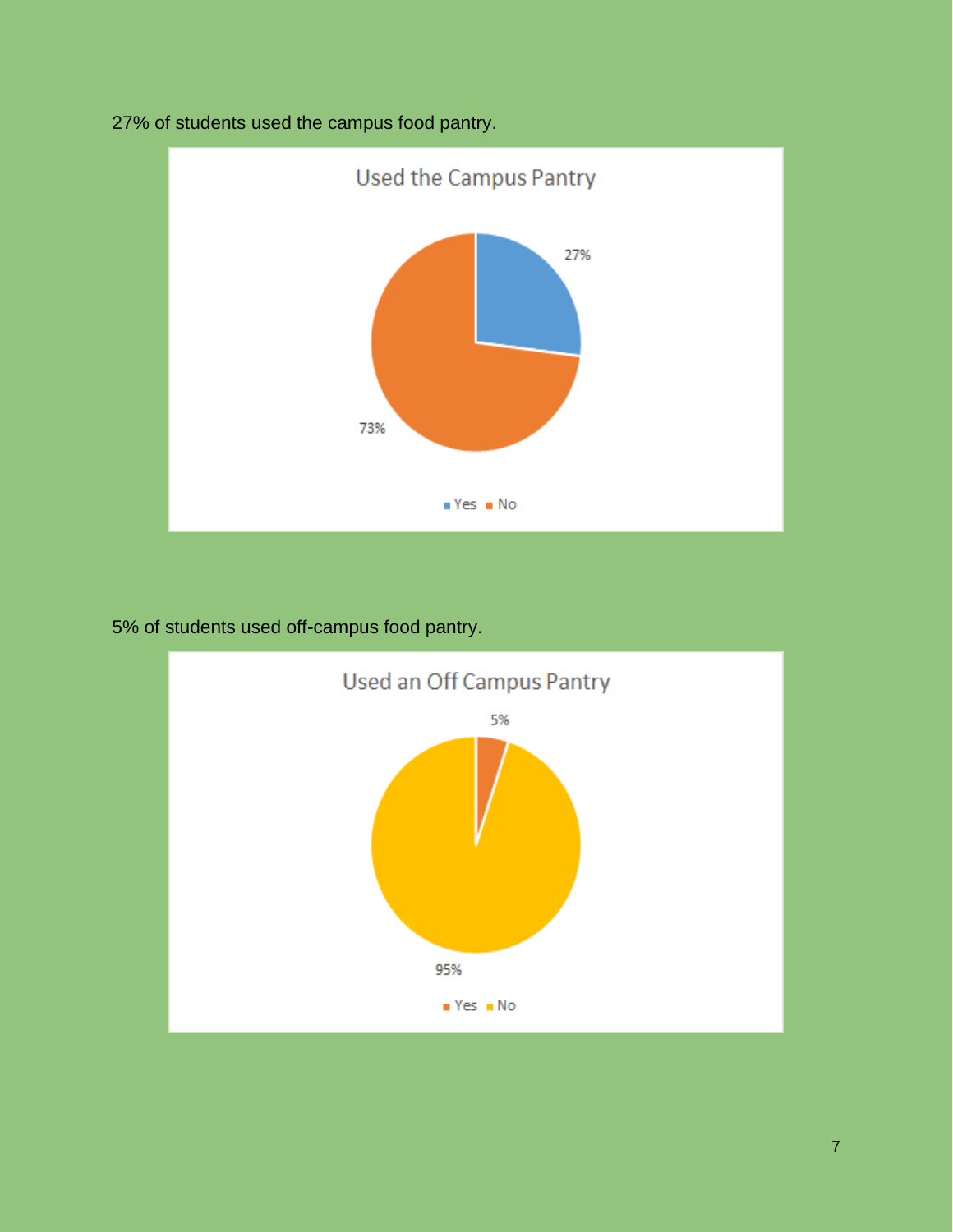#### **Class Standing**

Class standing was associated with food insecurity. Freshmen were more likely than sophomores, juniors or seniors to be in the high/marginal food security category (62%). 38% had low or very low food security.



Only 39% of sophomores had high/marginal food security and 61% had low or very low food security.

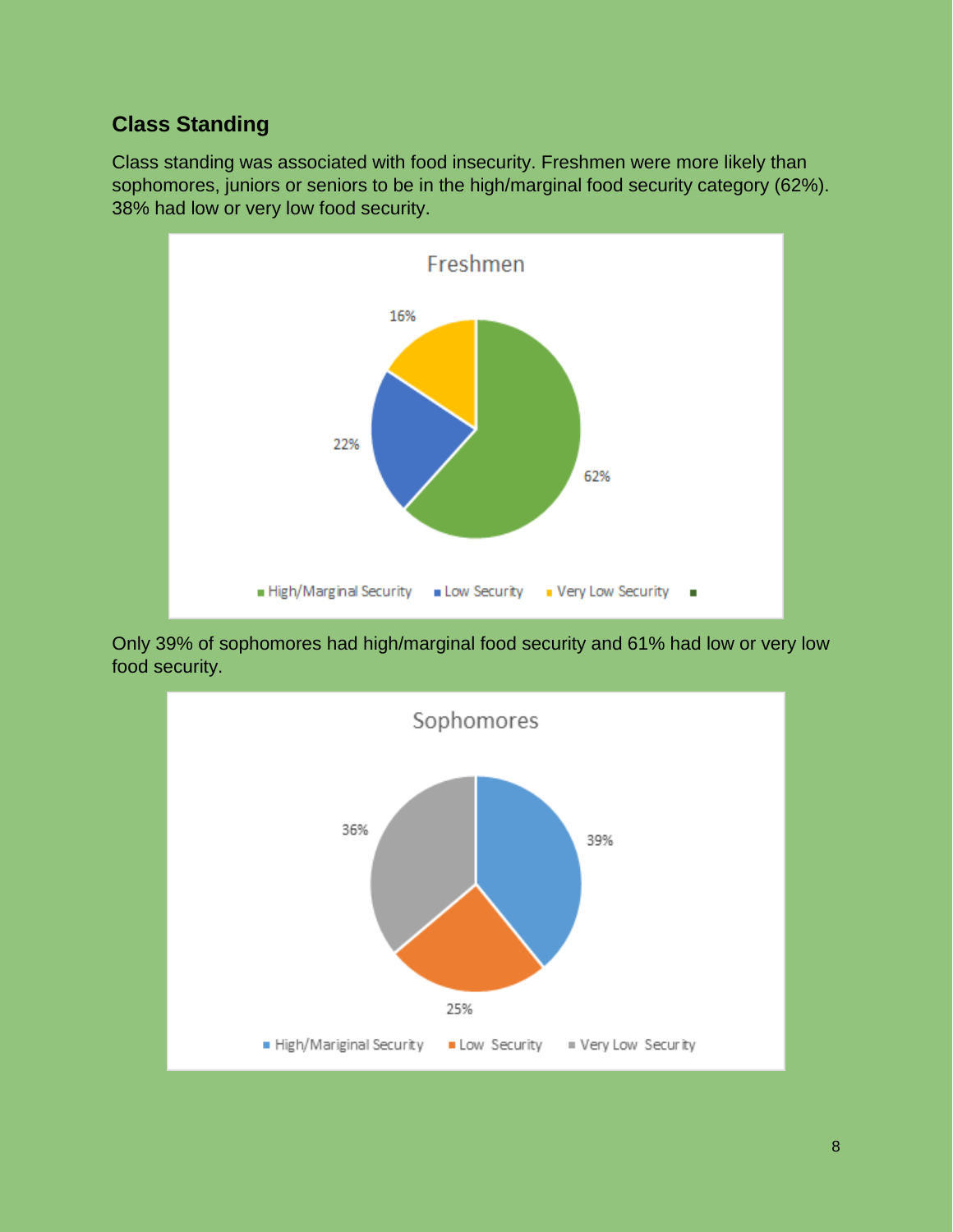

Juniors and sophomores had similar food security levels. 42% had high/marginal food security and 58% had low or very low food security.

Seniors had slightly more food security than sophomores and juniors. 46% had high/marginal food security and 57% had low or very low food security.

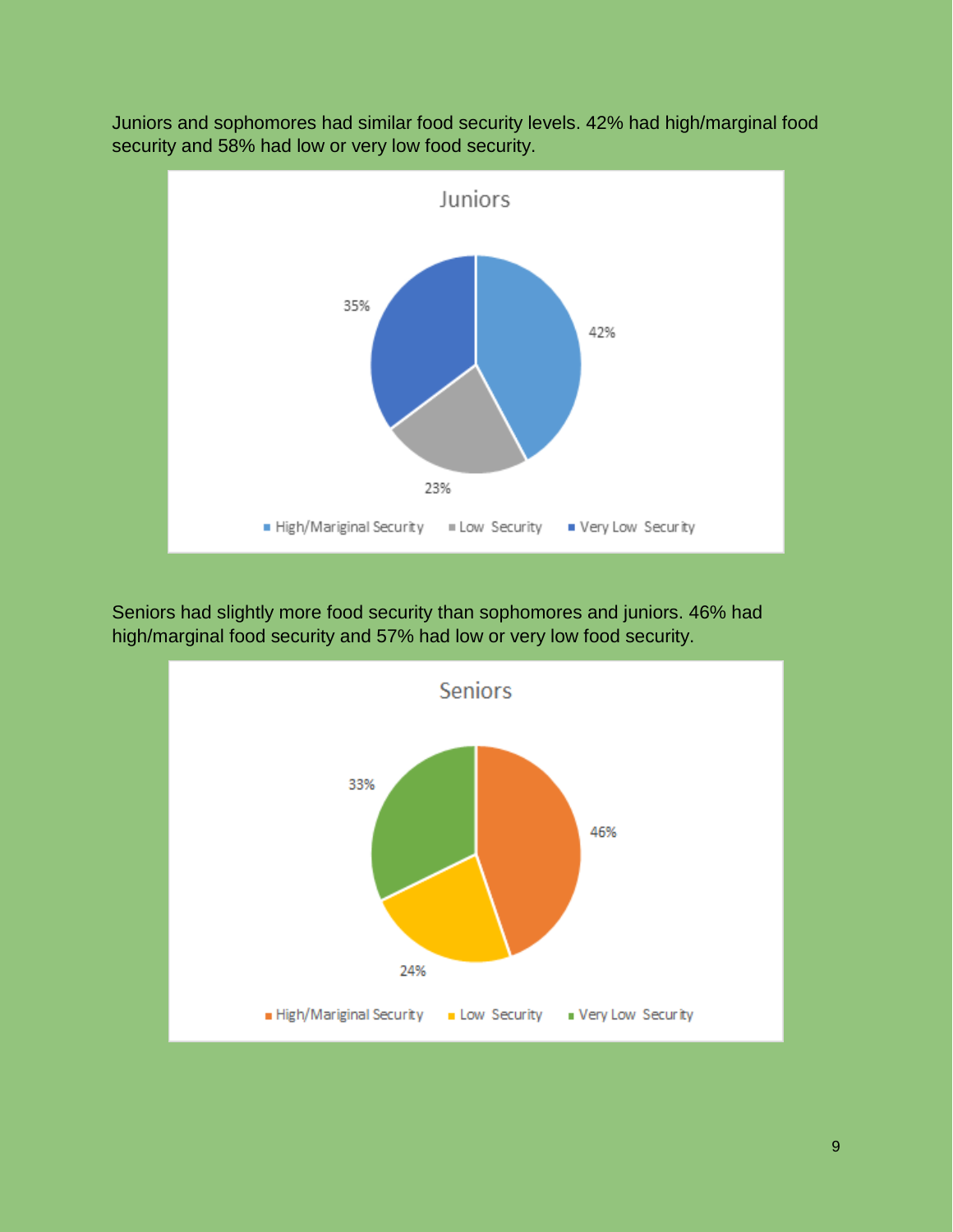

Graduate students, like freshmen, were more likely to have high/marginal food security. 60% had high/marginal food security and 40% had low or very low food security.

#### **HSU Student Housing Insecurity**

1%, or 21 students, reported that they were currently homeless.